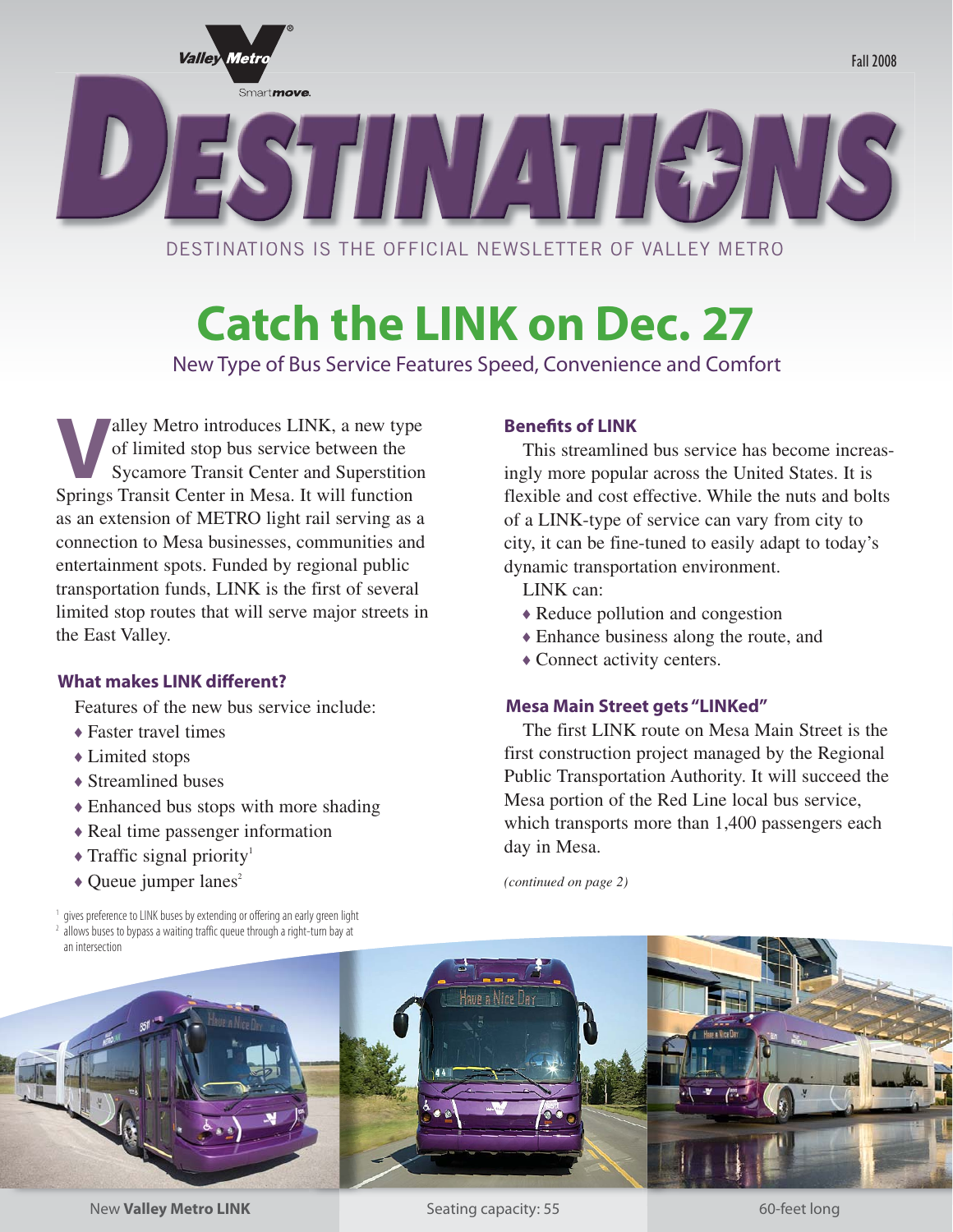# **METROLINK VALLEY**

*(continued from page 2)* 

### **Why LINK?**

Population and employment projections in the Valley indicate that there will be significant growth in those corridors where LINK is planned. It is one of a series of transit system enhancements that will provide Valley residents and visitors with a wider range of travel options.

#### **Future LINK Service**

| Mesa Main Street                           | Sycamore Transit Center to                                                           |
|--------------------------------------------|--------------------------------------------------------------------------------------|
| December 2008                              | <b>Superstition Springs Center</b>                                                   |
| Arizona Avenue                             | Snedigar Transit Center to                                                           |
| <b>July 2009</b>                           | <b>Sycamore Transit Center</b>                                                       |
| Scottsdale/Rural roads<br><b>July 2013</b> | Scottsdale Road & Shea<br><b>Boulevard to Chandler Mall</b><br><b>Transit Center</b> |
| South Central Avenue                       | (A trip)-59th Avenue/Baseline                                                        |
| <b>July 2015</b>                           | <b>Road to Central Station</b>                                                       |
|                                            | (B trip)-Arizona Mills Transit<br>Center to Central Station                          |
| <b>Chandler Boulevard</b>                  | ASU Polytechnic to                                                                   |
| <b>July 2023</b>                           | Galveston/54th streets                                                               |



# Riding in **LINK** Style

From the ground up, each component of LINK has been considered:

- High back seats, made from recycled materials, add comfort
- Interior LED lighting uses less energy Lighter-weight materials inside the
- bus equals better fuel efficiency Use of clean-burning diesel and
- particulate traps help claim soot from the exhaust system
- Window design helps reflect sunlight so less heat penetrates the bus
- Safety posts for boarding and standing.
- Air conditioning refrigerant is environmentally friendly and the system is tested to tolerate hot summer temperatures.



Modern design **Great visability and cool air conditioning** Padded seats with headrests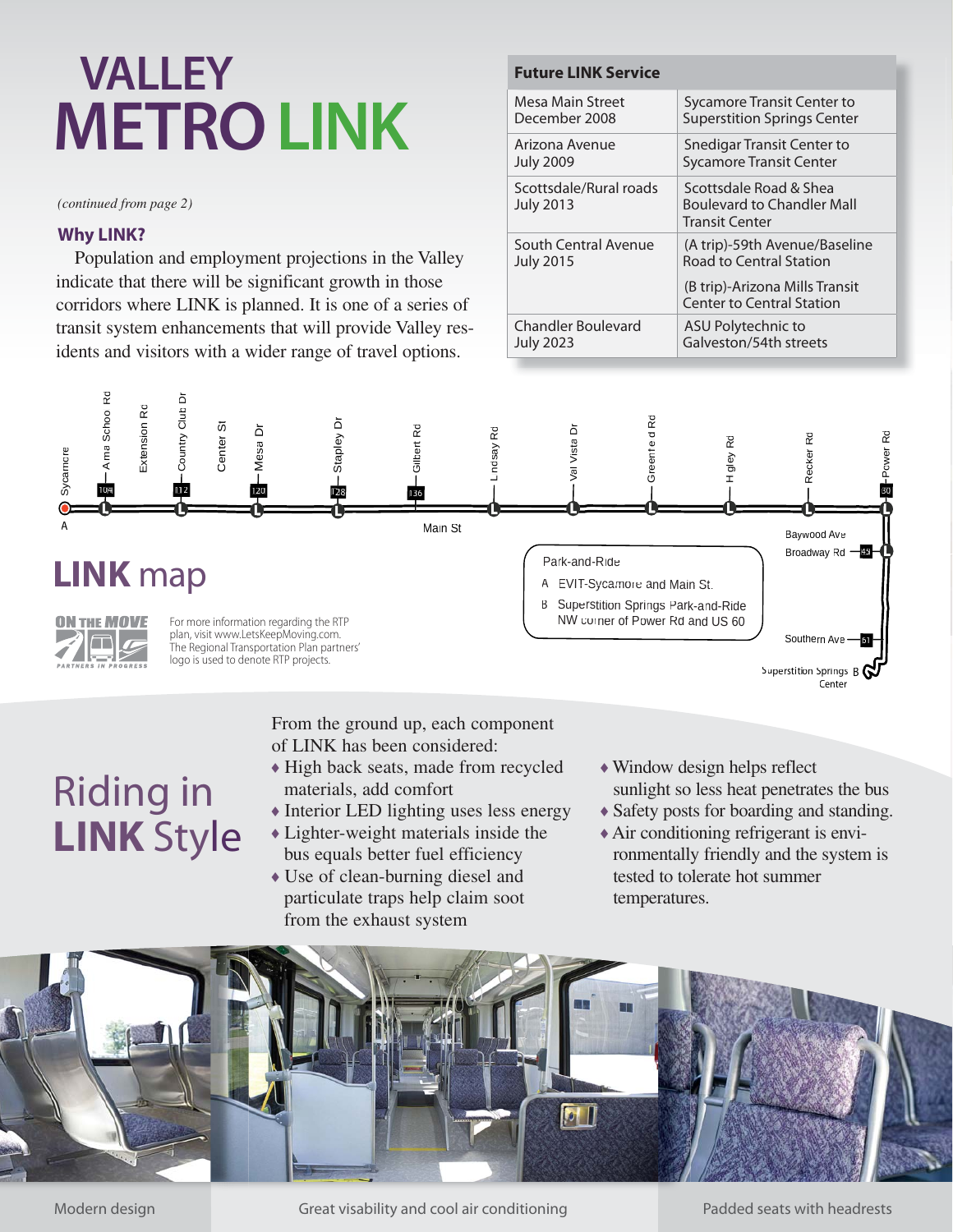# **City by City**

**Transit updates from across the Valley Metro service area**

## **Surprise Funds New Express Bus Trip**

Service added to regional connector bus also benefits Surprise

The city of Surprise added one new round-<br>trip to Express bus Route 571 making it<br>the third daily morning and afternoon trip<br>operating between the Surprise Park-and-Ride and trip to Express bus Route 571 making it the third daily morning and afternoon trip operating between the Surprise Park-and-Ride and downtown Phoenix.

 The Surprise city council voted unanimously to fund the new route as demand for bus service in the city rose amid higher gasoline prices.

With the go-ahead to add service, city staff worked with Valley Metro to organize the new express trips.

 Surprise will pay nearly \$75,000 this year for the third trip. The three buses combined will accommodate an average of 225 riders per day.

 Valley Metro also recently expanded service on Route 660. The route will feature four weekday roundtrips and two Saturday roundtrips between Wickenburg, Surprise and the Arrowhead Towne Center in Glendale.

 For information about the Route 571 and Route 660 schedules, go to ValleyMetro.org.

 Assistant City Manager Kathy Rice, District 6 Councilmember Skip Hall and staff members were on hand at the "roll out" ceremony on July 28 to greet riders with treats.

 "Before this new 5:55 a.m. trip was added, people reported lining up for the 6:20 a.m. bus a half hour early to guarantee that they would have a seat," says Rice.



*Passengers line up at the Surprise park-and-ride to board Route 571, an express bus route that has been popular among residents since service began in 2006.*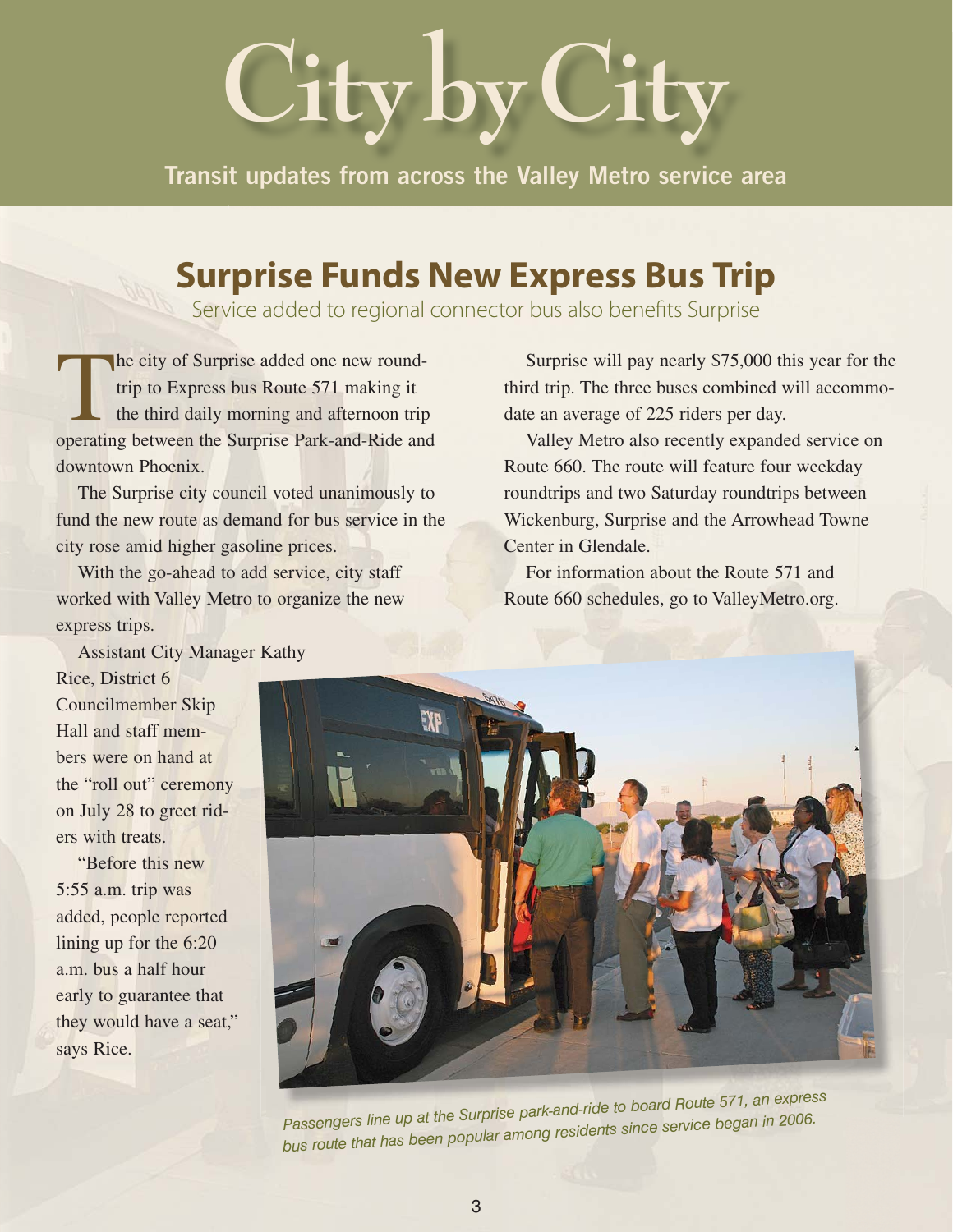*Route 96: Travel is extended farther into Chandler and Mesa.*



## **Bus Ridership Soars in Chandler**

us ridership in Chandler continues to rise<br>
as routes expand, trips increase and peo-<br>
ple are served in more areas of the city.<br>
Just over one year ago Route 156, which<br>
travels along Chandler Boulevard, was expanded to as routes expand, trips increase and people are served in more areas of the city. Just over one year ago Route 156, which serve the ASU Polytechnic campus at Power and Williams Field roads. Since then, ridership managed to jump 76% on the route that now averages more than 1,200 daily passenger boardings.

Expanded service on bus Route 96 that travels on Dobson Road and serves the area between Mesa Riverview Center and the Snedigar Sports Complex in Chandler is also capturing new riders.

June Munson, a registered nurse at Chandler Regional Hospital, now rides the Route 96 bus four days a week to work.

"It's a great way to get some exercise by walking to and from the bus stops," said Munson. "I hope more people start riding Route 96. It's easy and it's a benefit to the environment." Munson added that her employer subsidizes her bus pass so it's also a great way to save money.

In July, Chandler extended Route 65 (Mill/ Kyrene) to serve the West Chandler Aquatic Center.

Routes 96 and 156 were expanded with Proposition 400 regional transportation funds, the half-cent countywide sales tax extended by voters in 2004. Chandler's overall bus ridership increased to more than 693,000 annual passengers–an increase of 36 percent from 2007.

| <b>ROUTE 156</b>                                                                                                                                                                                                                          | <b>GOES TO:</b>                                                                                                                                                                                                                                                                                                                                                         |
|-------------------------------------------------------------------------------------------------------------------------------------------------------------------------------------------------------------------------------------------|-------------------------------------------------------------------------------------------------------------------------------------------------------------------------------------------------------------------------------------------------------------------------------------------------------------------------------------------------------------------------|
| Service travels between Desert Foothills Parkway<br>and Power Road (ASU Polytechnic Campus). It<br>operates every 30 minutes, seven days a week.                                                                                          | Intel's Chandler Boulevard Campus<br><b>Chandler Fashion Center</b><br><b>Chandler Gilbert Community College</b><br><b>Gilbert Mercy Hospital</b><br><b>ASU Polytechnic Campus</b>                                                                                                                                                                                      |
| <b>ROUTE 65</b>                                                                                                                                                                                                                           | <b>GOES TO:</b>                                                                                                                                                                                                                                                                                                                                                         |
| Service travels between College Avenue/5th Street<br>in Tempe and Frye Road in Chandler. It operates<br>every 30 minutes, seven days a week                                                                                               | Tempe Transit Center (connects to METRO)<br>Tempe St. Luke's Hospital<br>Kiwanis Park<br>West Chandler Aquatic Center                                                                                                                                                                                                                                                   |
| <b>ROUTE 96</b>                                                                                                                                                                                                                           | <b>GOES TO:</b>                                                                                                                                                                                                                                                                                                                                                         |
| Service travels between Mesa Riverview Center<br>and Ocotillo Road in Chandler with new trips on<br>weekdays and Saturdays. It operates every 30 min-<br>utes, seven days a week and every 15 minutes dur-<br>ing peak hours on weekdays. | <b>Snedigar Sports Complex</b><br>Ocotillo Golf Course<br>Intel's Ocotillo Campus<br><b>Orbital Sciences Campus</b><br><b>Chandler Regional Hospital</b><br>Dobson Ranch<br><b>Mesa Community College</b><br><b>Banner Desert Medical Center</b><br>East Valley Institute of Technology (EVIT)<br><b>METRO station at Sycamore/Main</b><br><b>Mesa Riverview Center</b> |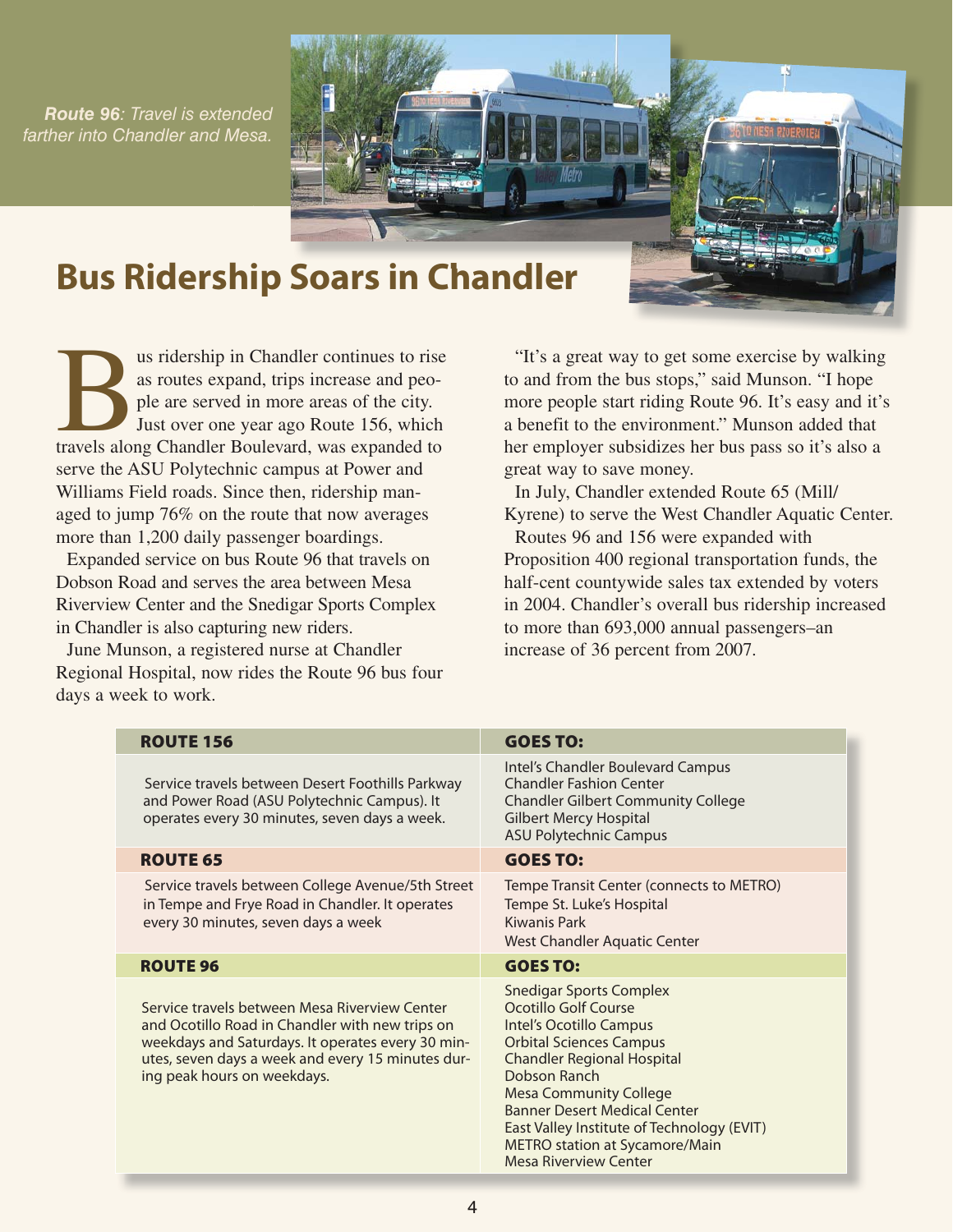# **MORE FREEDOM TO TRAVEL**



n January 27, 2007 representatives from Mesa,<br>Valley Metro, and METRO light rail broke grou<br>to build this regionally funded transit center that<br>will connect light rail and bus service. Nearly complete, the Valley Metro, and METRO light rail broke ground to build this regionally funded transit center that will connect light rail and bus service. Nearly complete, the Sycamore Transit Center located on Main Street in Mesa will soon provide more transit options and more freedom to travel in the East Valley.

## **The Bus Stops Here**

**METRO** riders can extend their trip by catching a bus route that serves the Sycamore Transit Center. Options are:

**LINK**—travels on Main Street from Sycamore Transit Center to Superstition Springs Center on Power Road.

**Route 30**—travels on University between South Mountain Community College and Superstition Springs Transit Center.

**Route 40**—travels from Superstition Springs Transit Center on Power Road, Main Street, Apache Boulevard, and University Drive to Sky Harbor Airport.

**Route 45**—travels on Broadway Road between 19<sup>th</sup> Avenue and Superstition Springs Center

**Route 96**—travels on Dobson Road between Ocotillo and Mesa Riverview

**Route 104**—travels on Alma School Road between Mesa Multi-Generational Center and downtown Chandler